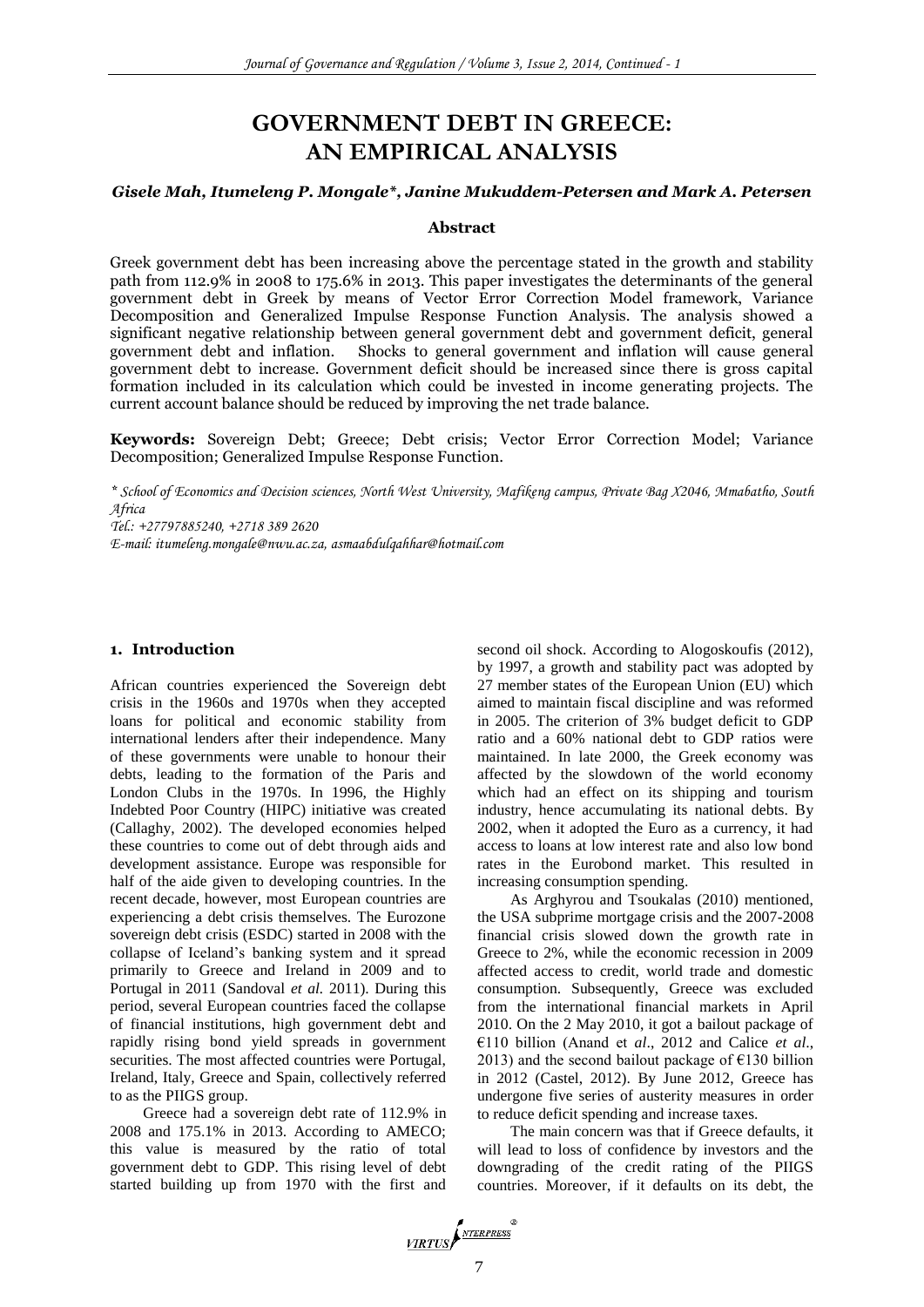banks of countries that provided the debt will face a tremendous liquidity problem which will lead to low production, less development, reduced trade and a situation leading to global economic depression. The Greek sovereign debt crisis makes their funding difficult and costly to have. It increases interest rates, export prices, depreciation of the Euro, and increase in unemployment, reduction in remittances sent to developing countries and a tightening of fiscal policy. As a result the austerity measures have affected citizens to an extent that it has lowered their standard of living due to increase in taxes, decrease in salaries and bonuses and an increase in unemployment and privatization. Furthermore, much money is spent on external debt services; as a result this reduced savings and foreign exchange earnings that could have been used to invest in the economy. The irony is that Greece and other European countries experiencing the crisis, used to give aid and development assistance to the developing countries. The implication is that they will not be able to assist and this will affect developing countries negatively in terms of the aid.

The recent wide spread of unsustainable debt in developed economies culminated in the Eurozone sovereign debt crisis, and this phenomenon with special reference to the Greek case was the main motivation for the study reported in this article. Based on the review of related studies and the economic theory, this paper is aimed at identifying the main reasons why Greece has been recording very high levels in its sovereign debt. The above background culminated in the question: What could be the possible determinants of the rising government debt in Greece?

The search for an answer to this question was based on the conceptual and theoretical framework that is outlined in Section 2. The outline of the framework is followed by the empirical investigation in Section 3. Section 4 presents the findings and discussion of the study. The article ends with some conclusions and a recommendation in Section 5.

#### **2. Theoretical framework and Literature review**

Government debt is defined by Black *et al.* (2012) as the sum of all outstanding financial liabilities of the government whereby it has the responsibility to repay the principle debt and the debt servicing. It seems that many developed countries are experiencing rising debt to the point where they have gone above the 60% ratio to GDP stated in the growth and stability path. These highly indebted countries including Greece are therefore experiencing Sovereign debt crisis.

The Keynesian economists are of the point of view that deficit spending could be as a result of increase in government expenditure or decrease in taxes and the performance of the economy. Their premise is that during a recession, fiscal policy is appropriate to bring the economy out of recession. That been the case, they are criticized because it is relatively easy to increase budget deficit and public debts in periods of economic recession, but it is rather difficult to reverse the trend during a recovery. Furthermore, the economic problems of most countries are structural rather than cyclical in nature, so debt financing has less ability to stabilize the economy from the macroeconomic point of view (Black *et al.,* 2012). Keynes encourages public borrowing which is a short term fiscal policy measure that will stimulate the economy hence bringing the economy out of recession.

On the other hand the neoclassical economists saw government deficit as a structural deficit and mentioned that it affects interest rates on private investment. Deficit occurs when government borrows from the public or foreign sources to finance its expenditures. When government competes with other borrowers to borrow funds, this causes an upward pressure on interest rates which crowd out private investors who are competing for the same funds. In the long run, deficit reduces the stock of private investment, hence economic growth. But if the government invests the borrowed funds, it produces capital and the burden of debt on future generations is reduced. When funds to finance the deficit are obtained from abroad, it becomes an additional debt serving problem since debt interest has to be paid alongside the principal amount. This constitutes a transfer from domestic country to individuals living abroad thus affecting the domestic citizens.

Deficits put pressures on the government which may make the monetary authority to monetize the debt which will eventually cause money supply to increase hence causing inflation in the economy. Also, a large deficit may cause government to default. Therefore the Neoclassical economist believes that when the government borrows from the country itself or abroad, it affects the economy of the country. The Inter-temporal budget constraint (IBC) is examined at its theoretical base. The IBC requires that the total government spending must be within the funds available for it over a long period. According to Salvi (2011), the IBC starts with a public sector income statement with one period budget constraint which explains the evolution of the net debt as

$$
B_{t+1} = (1+r)B_t - PB_{t+1} \tag{1}
$$

where  $B_t$  is the stock of public net debt,  $r$  is

the interest rates and  $PB<sub>t</sub>$  is the difference between revenue and expenditure excluding interest expenditure. The IBC is

$$
B_t = \sum_{t=1}^{\infty} (1+r)^{-t} P B_{t+1}
$$
 (2)

# VIRTUS NTERPRESS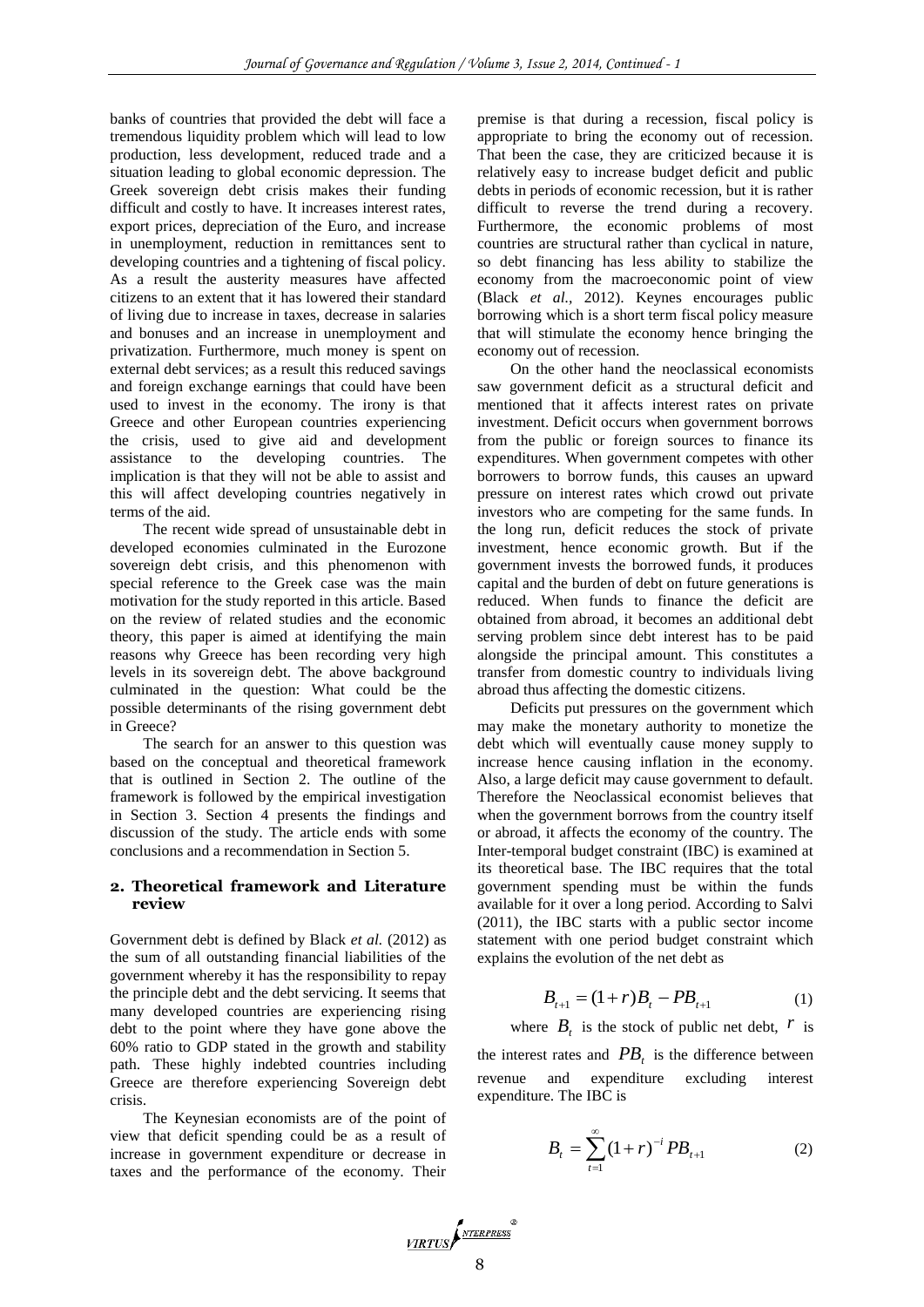However, Bohn (2005) disagrees with the IBC in sustainability analyses and introduces the Model-Based sustainability (MBS) since it generalises the IBC to a world of uncertainty. It is assumed that the creditors are optimizing agents so that the government does not have a negative debt in the long run and that financial markets are complete. The model based sustainability criterion is

$$
B_t = \sum_{n=0}^{\infty} E_t (U_{t,n} P B_{t+n})
$$
 (3)

where  $U_{t,n}$  of the economy is the pricing kernel

for contingent claims and  $PB<sub>t</sub>$  is the difference between revenue and expenditure excluding interest expenditure. This theory is in line with this study because the budget deficit is a determinant of sovereign debt. Consequently the IBC is adopted in this study to explain the determinants of government debt in Greece and the model was adjusted by introducing the current account balance, inflation and government savings.

# **3. Empirical investigation**

The Vector Error Correction Model (VECM) was constructed to analyse both short and long run relationships between the Greek Sovereign debt and its determinants. The variance decomposition and the Generalized Impulse Response Function (GIRF) are used to evaluate the impact of shocks on the Greek Sovereign debt levels. When we apply these tests, we expect to get a good debt determinant model for Greece.

#### *3.1 Data*

The study uses annual data from 1976 to 2010 obtained from AMECO, world development indicators (WDIs) and the IMF. In line with studies such as Oh and Lee (2004) who used annual data from 1970 to 1999, Chakluk (2000) had 32 observations, while Babatunde and Adebafi (2005) had 33 observations, therefore, a period of 34 years data is considered to warrant a sound conclusion in this study. This implies that the 34 observations for our study were sufficient for a VECM analysis. Government deficit was contracted by subtracting gross national expenditure from gross national income and all the other variables were used without adjustments. The independent variables are government deficit (GDEF) in millions, current account balance (CAB) in % of GDP, inflation (INF) in annual % and government savings (GSAV) in % of GDP while the dependent variable is general government debt (GDEBT) in % of GDP. The debt determinant model for Greece in natural logarithmic form is expressed as:

$$
In(GDEBT_t) = \beta_o + \beta_1 In(GDEF_t) + \beta_2 In(CAB_t) + \beta_3 In(INF) + \beta_4 In(GSAV) + \varepsilon_t
$$
 (4)

and it is in line with the classical linear regression model.

#### *3.2 Estimation techniques*

**Stationarity Test**: Phillip Perron (PP) and Augmented Dickey Fuller (ADF) tests were conducted at constant and trend only. When variables are nonstationary at level form, stationarity test are carried out at first difference.

The test of ADF is given as

$$
\Delta Y_t = \alpha + \beta t + \delta Y_{t-1} + \sum_{i=1}^n \lambda_i \Delta Y_{t-1} + \varepsilon_t \qquad (5)
$$

When we fail to reject the null hypothesis we conclude that the variables are nonstationary, Dickey and Fuller (1981).

The Phillip and Perron (1988) test regression is as follows

$$
\Delta Y_t = \beta_0 X_t + \alpha Y_{t-1} + U_t \tag{6}
$$

The PP test was considered here because the requirements of the homoskedasticity assumption is not needed in the error term and there is correction of serial correlation and autoregressive heteroskedasticity in the error terms (Drisaki, 2013). Moreover, PP tests consider less restriction on the distribution of the disturbance term (Enders, 1995).

**Descriptive statistics:** A brief description of our variables using measures of central tendency and measures of variability was done. The Jaque-Bera statistics shows the variables that satisfy the normality test at level form (Gujarati & Porter, 2009).

**Determination of lags**: There are various criteria for selecting the appropriate lag length such as Akaike information criterion (AIC), Schwarz information criterion (SC), and Hannan-Quinn information criterion (HQ). According to Liew (2004), the AIC and the FPE results are superior when observations are sixty and below than the SIC and HQ criterion when wanting to have a good lag length criteria.

**Johansen cointegration test**: According to Chang and Carballo (2011), the Johansen technique permits us to have more than one cointegrating relationships as contrary to Engle Granger which gives just one cointegrating equation. The Johansen methodology starts from the Vector autoregression (VAR) as:

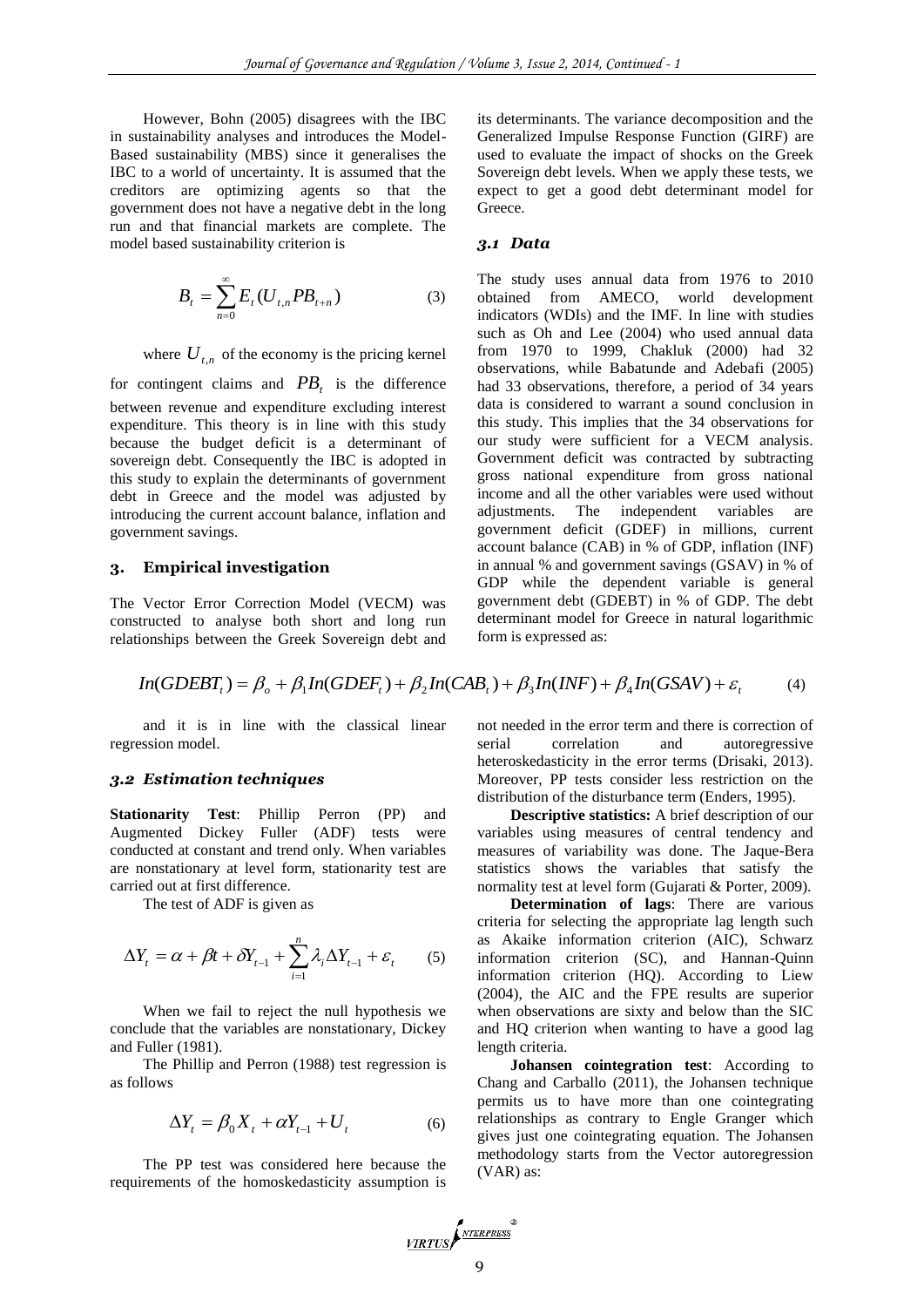$$
\Delta Y_t = \mu + \prod Y_{t-1} + \sum_{i=1}^{p-1} \Gamma_i \Delta Y_{t-1} + \varepsilon_t \tag{7}
$$

The Johansen test proposes two different likelihood ratio tests of the significance of these canonical corrections and the reduced rank of the  $\,\Pi\,$ matrix. There exist an n×r matrix  $\alpha$  and  $\beta$  of the reduced rank where α represents the adjustment parameters and β is the cointegrating vector. There are two types of Johansen test: the trace and the maximum eigen value and the inference might be a little bit different. The trace test and the maximum eigen value test are as follows:

$$
\mathbf{J}_{\text{trace}} = -\mathbf{T} \sum_{i-r+1}^{n} \text{In}(1 - \overline{\lambda}_{i})
$$
 (8)

$$
\mathbf{J}_{\text{max Egen}} = -\mathbf{T} \mathbf{In} (1 - \overline{\lambda}_{r+1}) \tag{9}
$$

where T is the sample size and  $\lambda$  is the  $i^{th}$ largest canonical correlation.

**Weak exogeneity test**: Bonham et al. (2009) mentioned that this test addresses the problem of over parameterization found in the VECM, that is , many equations in the system will be reduced to one and the number of parameters by  $(mk + d)$  where d is the number of deterministic component. According to

Johansen (1991), when  $\beta'$  are cointegrating vector,

 $x_t$  is weakly exogenous when  $\alpha_x = 0$ .

**Long run restriction test**: We imposed restrictions on  $\beta$  to get a good representation of our

long run cointegrating equation from our VECM (Hall et al. 2002). Restrictions were imposed using economic theory point of view.

**VECM**: This test shows the long run component of our variables and the short run flexible dynamic specification. A proportion of the disequilibrium from one period is corrected in the next period. VECM involves estimating the model in the first difference form and adding an error correction term as an explanatory variable (Meniago, et al, 2013). The dynamic error correction can be obtained by using the autoregressive distributed lags approach. The error correction term (ECT) values are obtained by conducting a regression on the dependent variables with all the independent variables in the model.

**Variance decomposition test**: According to Enders (2010) Vector Moving Average (VMA) is

$$
y_{t} = \mu + \phi_{1} y_{t+1} + \ldots + \phi_{p} y_{t+2} + \varepsilon_{t}
$$
 (10)

where focus was on  $y_t$ , the n-step ahead forecast error is

$$
y_{t+n} - E(y_{t+n}) = \phi_{11}(0)\varepsilon^{s} y_{t+n} + \phi_{11}(1)\varepsilon^{s} y_{t+n-1} + \dots + \phi_{11}(n-1)\varepsilon^{s} y_{t+1}
$$
(11)

$$
\phi_{12}(0)\varepsilon^{s} x_{t+n} + \phi_{12}(1)\varepsilon^{s} x_{t+n-1} + \dots + \phi_{12}(n-1)\varepsilon^{s} x_{t+1}
$$
\n(12)

**Generalized Impulse Response Function (GIRF)**: Instead of the Impulse Response Function (IRF), we employ the GIRF because the IRF possess several inconveniences. The IRF is sensitive to the ordering of variables and the omission of important variables in the system may lead to wrong results. In lieu of this, we utilized the GIRF proposed by Koop, Pesaran and Potter (1996) which is represented as follows

 $(12)$ 

$$
GI_{x}(h,\sigma,\lambda_{t-1})=E[X_{t+h} | \varepsilon_{t}=\sigma,\lambda_{t-1}]-E[X_{t+h} | \lambda_{t-1}]
$$
\n(13)

where  $\sigma$  is the known vector. The

$$
GI_{x}(h,\sigma,\lambda_{t-1}) = C_{h}\sigma \tag{14}
$$

is a VAR which dependent on  $\lambda_{n-1}$  but depends on the composition of the shocks defined by  $\sigma$ .

#### **4. Findings and Discussions**

The following results have been considered at a 5% level of significance in deciding whether to reject or accept the null hypothesis.

#### *4.1 Unit root test results*

The stationarity test result in Table 1 shows that all the variables are stationary at first difference I(1). The null hypothesis of no unit roots was rejected at first differences since both the ADF and PP test statistics values are less than the critical values. The PP test gives more accurate results than the ADF test since it is non-parametric and is based on asymptotic theory (Mahadeva and Robinson, 2004).

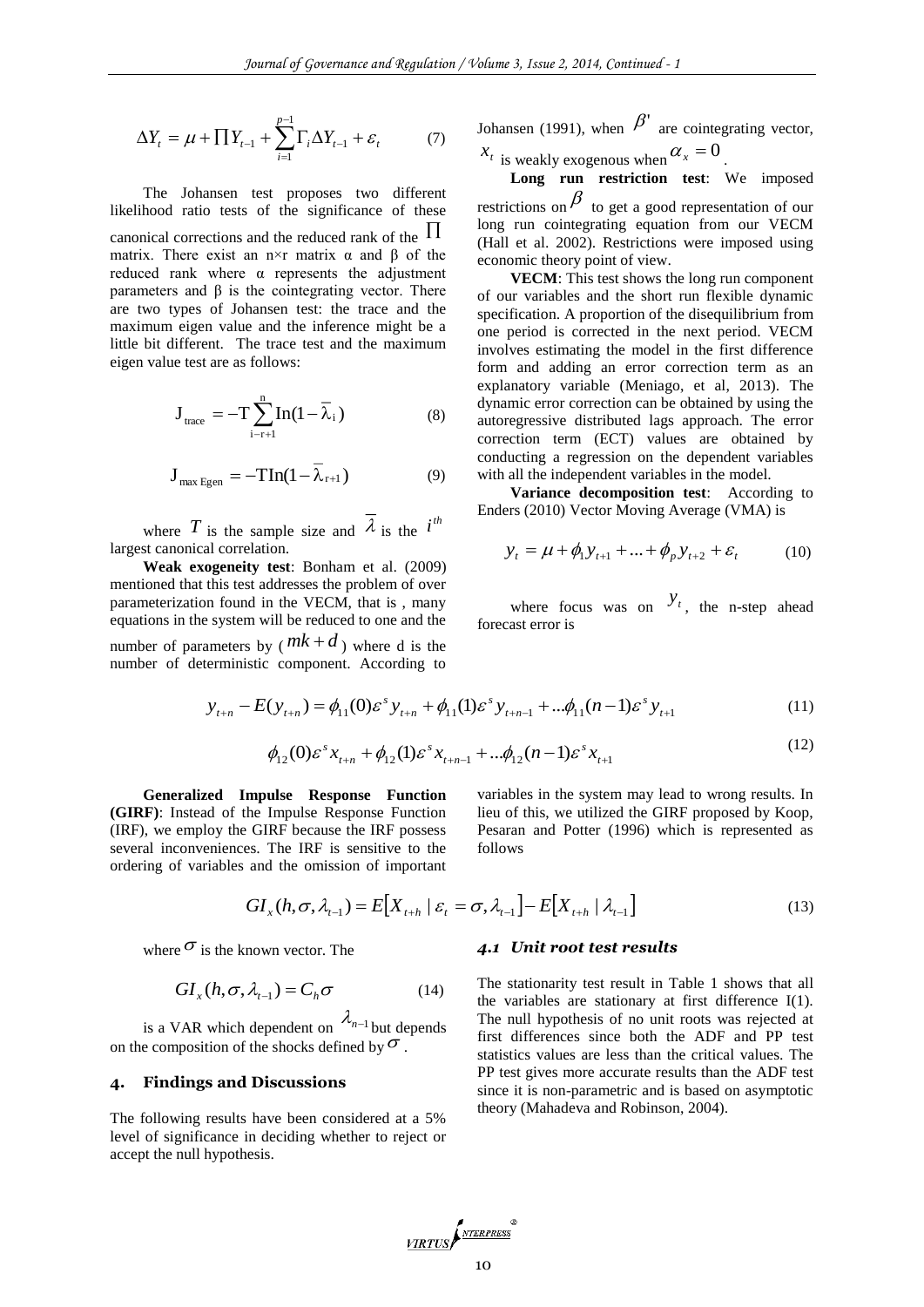|               | <b>ADF TEST</b>   |             |             | <b>PP TEST</b>      |             |             |               |
|---------------|-------------------|-------------|-------------|---------------------|-------------|-------------|---------------|
| Variables     | T-values          | 5%          | <b>SIC</b>  | T-values            | 5%          | <b>SIC</b>  | Order of      |
|               | (Lags)            | Critical    |             | (Bandwidth)         | Critical    |             | integrati     |
|               |                   | value       |             |                     | value       |             | <sub>on</sub> |
| <b>LGDEBT</b> | $-5.520218***(0)$ | $-3.552973$ | $-2.119930$ | $-5.525131***(2)$   | $-3.552973$ | $-2.119930$ | I(1)          |
| <b>LGDEF</b>  | $-9.705376***(0)$ | $-3.552973$ | 1.835456    | $-32.77721***$ (32) | $-3.552973$ | 1.835456    | I(1)          |
| <b>LCAB</b>   | $-7.608637***(0)$ | $-3.552973$ | 1.960600    | $-11.89895***(18)$  | $-3.552973$ | 1.960600    | I(1)          |
| <b>LINF</b>   | $-8.288442**(0)$  | $-3.552973$ | 0.919419    | $-8.234738***(1)$   | $-3.552973$ | 0.919419    | I(1)          |
| LGSAV         | $-0.886233(2)$    | $-3.562882$ | $-1.218880$ | $-7.422549***(4)$   | $-3.552973$ | $-1.090785$ | I(1)          |

|  |  |  |  |  | <b>Table 1.</b> Unit root test of time series with ADF and PP tests at intercept and trend |  |
|--|--|--|--|--|--------------------------------------------------------------------------------------------|--|
|--|--|--|--|--|--------------------------------------------------------------------------------------------|--|

*Note: Reject at 10 %(\* ), 5 %(\*\*), 1 %(\*\*\*) significant level*

# *4.2 Descriptive statistics results*

The mean, median, mode, minimum and maximum values of our variables were close to each other as shown in Table 2. This indicates that the data is symmetric. The null hypothesis states that residuals of the variables at level form are normally distributed. The residuals from LGDEBT, LGDEF, LINF and LCAB could not be rejected at 5 % level of significance as indicated by the high p-value of the Jaque-Bera statistics; therefore, we accept the null hypothesis that the residuals from these variables are normally distributed. Hence in testing for stationary of such variables, structural break and outliers will not have to be accounted for when using the conventional unit root test. Nevertheless, the residuals of LGSAV are rejected at 5%, thereby indicating that this variable is not normally distributed at level.

| Table 2. Descriptive statistics of variables used in the study at level form |  |  |  |  |  |
|------------------------------------------------------------------------------|--|--|--|--|--|
|------------------------------------------------------------------------------|--|--|--|--|--|

| <b>NAME</b><br>OF<br><b>VARIABLES</b> | <b>LGDEBT</b> | <b>LGDEF</b> | <b>LCAB</b> | <b>LINF</b> | <b>LGSAV</b> |
|---------------------------------------|---------------|--------------|-------------|-------------|--------------|
| <b>MEAN</b>                           | 4.167903      | $-8.937578$  | $-1.648621$ | 2.143874    | 2.865577     |
| <b>MEDIAN</b>                         | 4.552392      | $-9.014565$  | $-1.566322$ | 2.498974    | 2.961037     |
| <b>MAXIMUM</b>                        | 4.976506      | $-5.987710$  | $-0.123102$ | 3.213863    | 3.451637     |
| <b>MINIMUM</b>                        | 2.875371      | $-10.51586$  | $-2.775023$ | 0.190620    | 1.532125     |
| STD. DEV.                             | 0.622117      | 1.125359     | 0.597078    | 0.843808    | 0.404573     |
| <b>SKEWNESS</b>                       | $-0.842018$   | 0.768060     | 0.192176    | $-0.427689$ | $-1.430044$  |
| <b>KURTOSIS</b>                       | 2.333658      | 2.985765     | 3.027121    | 1.889965    | 5.164231     |
| <b>JARQUE-BERA</b>                    | 4.783319      | 3.441474     | 0.216507    | 2.863947    | 18.76000     |
| <b>PROBABILITY</b>                    | 0.091478      | 0.178934     | 0.897400    | 0.238837    | 0.000084     |
| <b>SUM</b>                            | 145.8766      | $-312.8152$  | $-57.70175$ | 75.03559    | 100.2952     |
| <b>SUM SQ. DEV</b>                    | 13.15900      | 43.05873     | 12.12106    | 24.20841    | 5.565105     |
| <b>OBSERVATIONS</b>                   | 35            | 35           | 35          | 35          | 35           |

# *4.3 Lag length selection criteria results*

The results in Table 3 show the best selected lag by the AIC, HQ, LR and FPE criterion. All other tests will be conducted using the chosen lag length of 2, in order to get a good model that reveals the determinant of rising debt in Greece.

VIRTUS NEERPRESS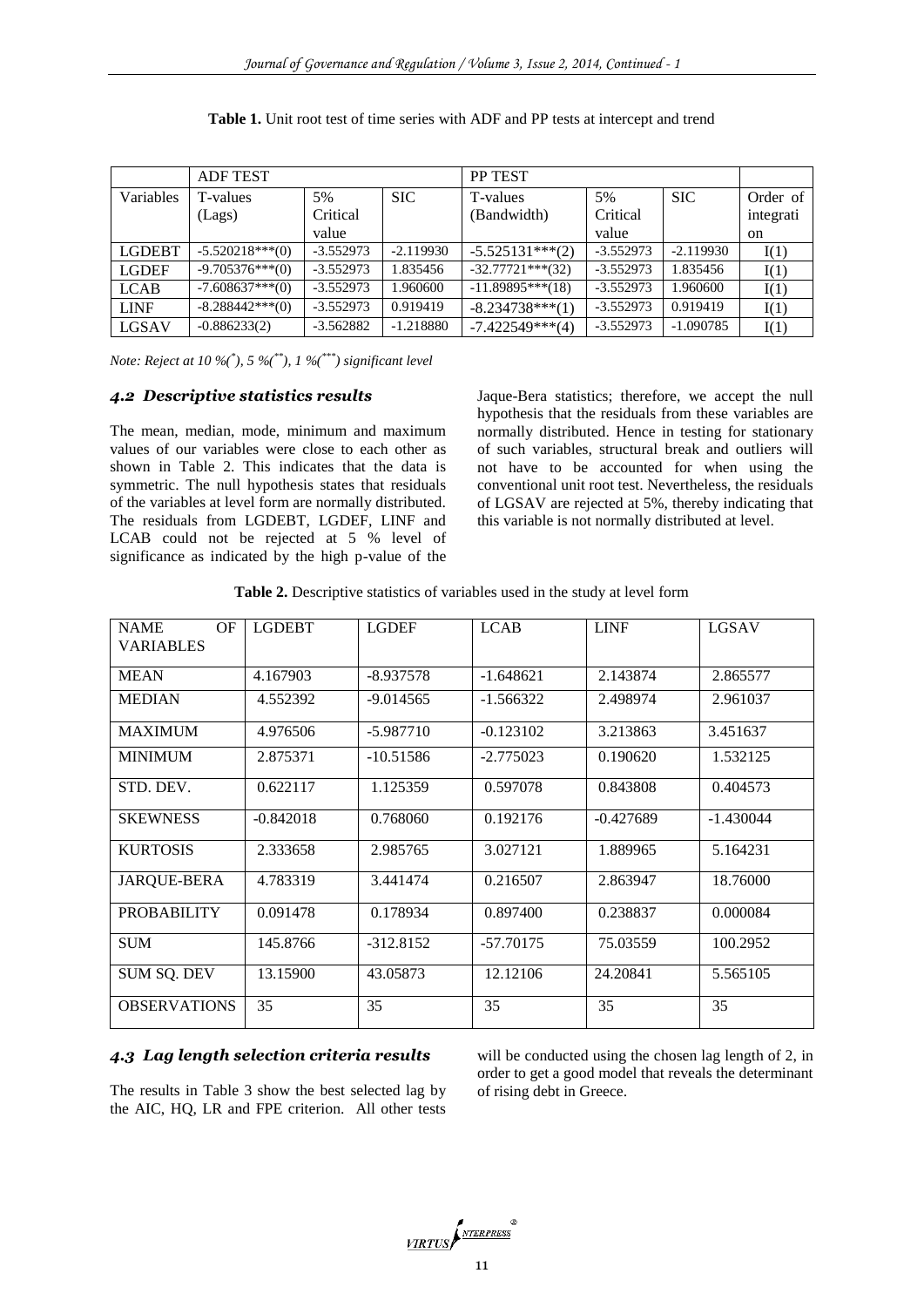| LAG | <b>LOGL</b> | LR          | <b>FPE</b>  | AIC          | SC          | HO           |
|-----|-------------|-------------|-------------|--------------|-------------|--------------|
|     | $-80.68352$ | NA          | 0.000124    | 5.192941     | 5.419684    | 5.269233     |
|     | 46.35046    | 207.8738    | 2.61e-07    | $-0.990937$  | $0.369524*$ | $-0.533183$  |
| ∸   | 78.23372    | $42.51101*$ | $1.92e-07*$ | $-1.408104*$ | .086075     | $-0.568889*$ |

**Table 3.** Lag length criteria at level for this study

*\* indicates lag order selected by the criterion.*

# *4.4 Cointegration results*

We analysed cointegration with Johansen using the trace statistics and the maximum eigen statistics. Table 4 shows that there is one cointegrating equation since the maximum eigen statistics are better than the trace statistics (Lutkepol et *al*., 2001). The results show that in the case of the trace tests, the null hypothesis of no cointegrating vectors was rejected since the test statistics of 102.8624 is greater than the 5 % critical value of 69.81889, hence cointegration exists at none. Moving on to the test of the null hypothesis of at most 1 cointegration vector, the trace statistics of 48.16393 is greater than the critical value of 47.85613, hence cointegration exist. The trace statistics of 24.90181 of at most 2 is less than the critical value of 29.79707; therefore the null hypothesis of no cointegration is accepted. The probability of the trace statistics was only significant

at none and at most 1 hence confirming that two long run relationships exist between our variables.

At none, the maximum eigen value statistics of 54.69851 is greater than the critical value of 33.87687. However, the maximum eigen statistics values of at most 1, 2, 3 and 4 are less than that of 5 % indicating that the null hypothesis of no cointegration vector was accepted. The probability of the maximum eigen test is significant only at none hence confirming the existence of one cointegration relationship among the variables. As the maximum eigen test tend to be more appreciated than the trace test, we conclude that there is one cointegrating equation in the system. This means that there was a unique long run relationship between LGDEBT and its determinants in Greece.

Based on the normalised cointegrating coefficients the long run regression is expressed as follows:

*LGDEBT* 374485*LGDEF* 0.626167*LCAB* 0.380628*LINF* 0.422749*LGSAV* (15)

We explained this long run equation under the VECM estimates which gave the same result and had the level of significance of our variables.

| Hypothesize                 | EigenValu | Trace     | 0.05     | Probability | Max-Eigen         | 0.05     | Probabilit |
|-----------------------------|-----------|-----------|----------|-------------|-------------------|----------|------------|
| No.<br>- Of<br><sub>d</sub> | e         | Statistic | Critical |             | <b>Statistics</b> | Critical | у          |
| CE(S)                       |           |           | Value    |             |                   | Value    |            |
| <b>NONE</b>                 | 0.819013  | 102.8624  | 69.81889 | 0.0000      | 54.69851          | 33.87687 | 0.0001     |
|                             |           |           |          |             |                   |          |            |
| AT MOST 1                   | 0.516615  | 48.16393  | 47.85613 | 0.0468      | 23.26212          | 27.58434 | 0.1626     |
| AT MOST 2                   | 0.369859  | 24.90181  | 29.79707 | 0.1650      | 14.77797          | 21.13162 | 0.3047     |
| AT MOST 3                   | 0.265426  | 10.12384  | 15.49471 | 0.2713      | 9.870863          | 14.26460 | 0.2205     |
| AT MOST 4                   | 0.007874  | 0.252976  | 3.841466 | 0.6150      | 0.252976          | 3.841466 | 0.6150     |

**Table 4.** Cointegration results

# *4.5 Weak exogeneity test*

The weak exogeneity test is performed to help to identify if variables are to be considered weakly exogenous to the system (Meniago et al., 2013). As seen in Table 5, the results confirm that at the 1% significance level, all the variables are not weakly exogeneous to the system, thus endogenous. Hence our variables are independent off all other responses values.

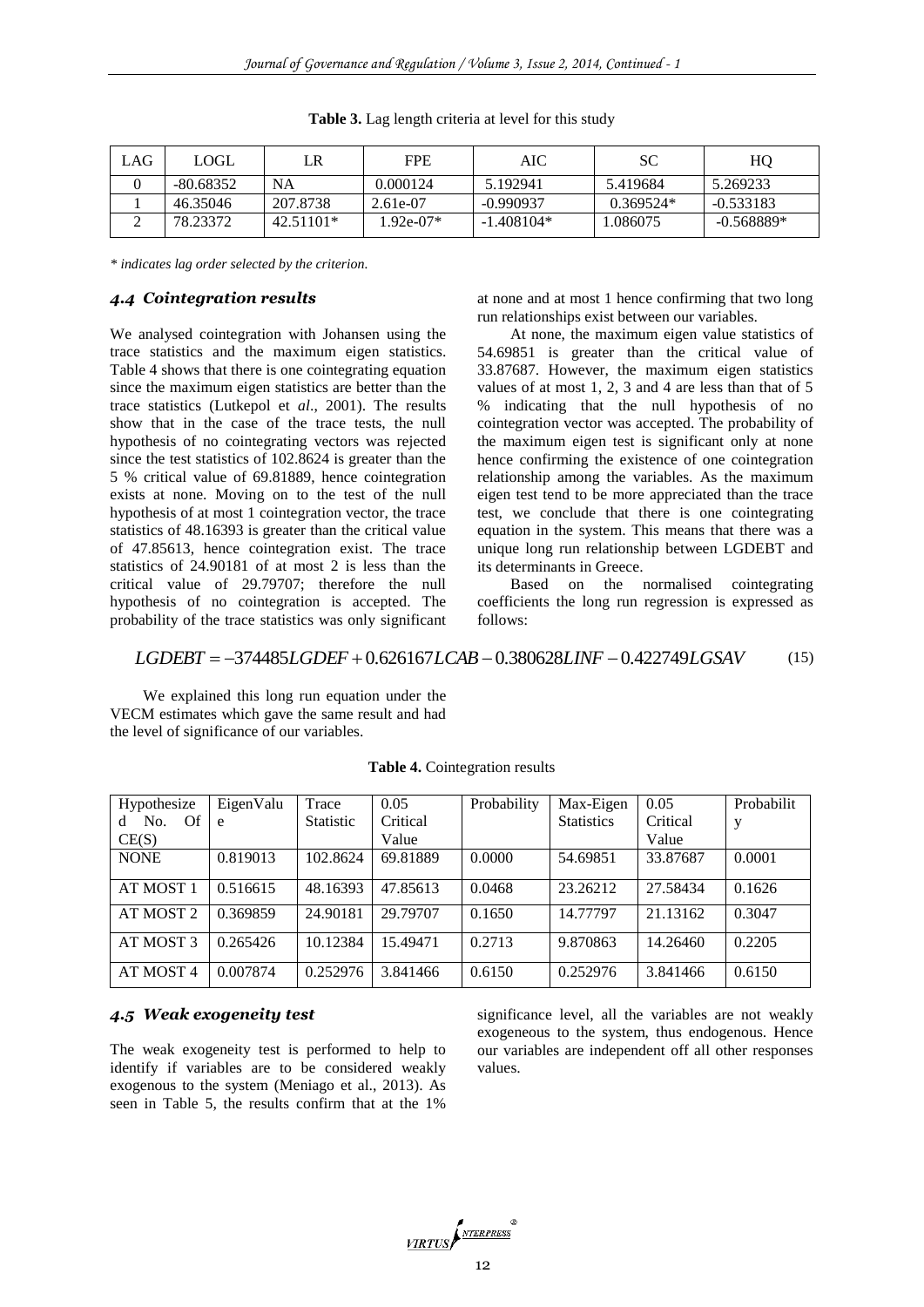| <b>VARIABLES</b> | <b>CHI-SOUARE</b> | <b>PROBABILITY</b> |
|------------------|-------------------|--------------------|
| LGDEBT.          | 41.42121          | 0.000000           |
| LGDEF.           | 36.45597          | 0.000000           |
| <b>LCAB</b>      | 39.35416          | 0.000000           |
| LINF             | 41.40933          | 0.000000           |
| LGSAV            | 39.68111          | 0.000000           |

#### **Table 5.** Results of the Weak exogeneity tests

### *4.6 Long run restriction test*

The results of the long run restriction test in Table 6 reveal that correct restrictions signs are imposed on the variables according to the theory in our model hence it gives a good long run equation. These results also confirms that the signs of the restrictions were correctly specified since the probability value was highly significant at 1 % level; therefore we imposed these restriction signs on our variables to get a good long run equation which reveals correctly the determinants of rising debt in Greece.

| <b>Table 6.</b> Results of restrictions on $P$ |  |  |  |
|------------------------------------------------|--|--|--|
|------------------------------------------------|--|--|--|

| <b>VARIABLES</b>                                             | UARE<br>יי יכ-וח $\cup$ | OBABILITY<br><b>PR</b> |
|--------------------------------------------------------------|-------------------------|------------------------|
| GDE<br>! A<br>LINE.<br>)EB.<br>A R<br>6 H.L<br><u>_</u><br>- | .82945<br>44            | 0.000000               |

#### *4.7 VECM estimates results*

Since our variables are in natural logarithms, the coefficients were interpreted as long run elasticities (the degree to which a change in our dependent variable from a unit change in our independent variables).

#### *4.7.1 Long run estimates*

 $\overline{\rho}$ 

The long run relationship of our model is

 $LGDEBT = 3.900687 - 0.374485LGDEF + 0.626167LCAB - 0.380628LINF - 0.422749LGSAV$ (16)

The VECM estimates results of the long run relationship shows that there was a significant negative relationship with LGDEBT and LGDEF. A 1% increase in LGDEF will cause LGDEBT to decrease by 0.374%. This negative relationship could be as a result of the gross capital formation included in the LGDEF calculations.

LGDEBT and LCAB show a significant positive relationship hence 1% increase in LCAB will significantly cause LGDEBT to increase by 0.626%. A significant negative relationship was revealed between LGDEBT and LINF. If LINF increases by1%, LGDEBT will decrease by decrease by 0.381%. LGDEBT and LGSAV show a negative relationship hence a 1% increase in savings would cause LGDEBT to decrease by 0.423%. Therefore the

main determinants of rising government debt in Greece are current account balance and inflation.

Table 7 shows that the error correction term (ECT) is significant with the exception of LGSAV. This provides an additional evidence of cointegration in the government debt function of Greece. The estimate of the equation is theoretically correct since the sign of ECT is negative (-0.209504) and with a high absolute t-statistics value of 2.31702. The ECT was expected to be negative for equilibrium to be restored. This confirms that there was a problem in the long run equilibrium relationship between the dependent and the independent variables. The adjustment of the model of the previous year's disequilibrium is 20.1%.

| Variables             | <b>LGDEBT</b> | <b>LGDEF</b> | <b>LCAB</b> | <b>LINF</b> | <b>LGSAV</b> | Constant    |
|-----------------------|---------------|--------------|-------------|-------------|--------------|-------------|
| Coefficient           | 1.000000      | 0.374485     | $-0.626167$ | 0.380628    | 0.422749     | $-3.900687$ |
| t-statistics          |               | 6.57749      | $-10.4168$  | 7.68836     | 1.60907      |             |
| Variables             |               | D(LGDEBT)    | D(LGDEF)    | D(LCAB)     | D(INF)       | D(LGSAV)    |
| Error correction term |               | $-0.209504$  | $-1.508414$ | 1.061339    | $-1.274131$  | 0.219859    |
| T statistics          |               | 2.31702      | $-2.23138$  | 2.36210     | $-3.47374$   | 1.42841     |

**Table 7.** Long run coefficient and level of significance

VIRTUS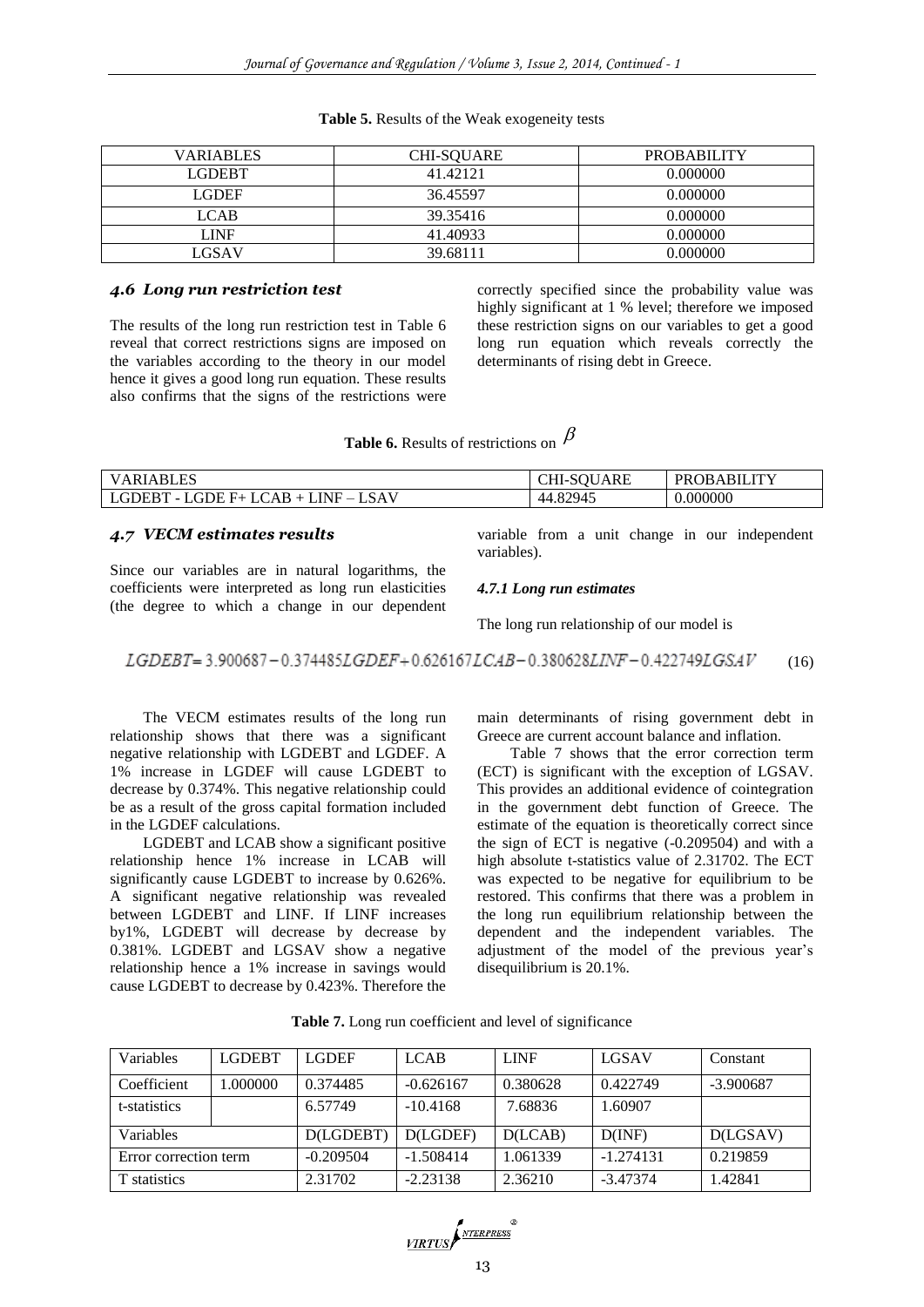#### *4.7.2 Short run results*

The coefficient of changes in lag 2 of LGDEBT, LGDEF and LGSAV are negative and insignificant as shown in Table 8. The negative sign shows that they have negative effect in the short term changes in LGDEBT. Since it is insignificant, the value does no matter that much. The coefficient of changes in lag 2 of LCAB and LINF are positive and LCAB is significant while LINF is insignificant. The positive sign implies that they have positive effects on LGDEBT in the short term changes of LGDEBT. Since all variables are insignificant except LCAB at lag 2, we conclude that only LCAB does affect LGDEBT in the short run. The R square has a value of 0.632702 implying that about 63% of variation in LGDEBT is explained by the independent variables in Greece.

After estimating the model, we conducted stability and diagnostic tests to determine if the model was stable throughout the period.

| <b>Table 8.</b> Short run Error Correction results |  |  |  |
|----------------------------------------------------|--|--|--|
|----------------------------------------------------|--|--|--|

| Variables       | Coefficient | T statistics |
|-----------------|-------------|--------------|
| CointEq1        | 0.209504    | 2.31702      |
| $D(LGDEBT(-1))$ | 0.085639    | 0.46185      |
| $D(LGDEBT(-2))$ | $-0.085871$ | $-0.42496$   |
| $D(LGDEF(-1))$  | $-0.032192$ | $-1.06179$   |
| $D(LGDEF(-2))$  | $-0.022569$ | $-0.87671$   |
| $D(LCAB(-1))$   | 0.043246    | 0.92369      |
| $D(LCAB(-2))$   | 0.098875    | 2.08032      |
| $D(LINF(-1))$   | $-0.063577$ | $-1.25339$   |
| $D(LINF(-2))$   | 0.050249    | 0.77841      |
| $D(LGSAV(-1))$  | $-0.189808$ | $-1.45207$   |
| $D(LGSAV(-2))$  | $-0.068908$ | $-0.48636$   |
| R-squared       | 0.632702    |              |
| Adj. R-squared  | 0.520688    |              |

#### *4.7.3 Stability test results*

The AR roots was used to test the stability of the model and Figure 1 shows that all the unit roots lie in the unit circle indicating that the model is stable. The suggestion is that further analysis could be carried out since the model is stable and it can be acceptable in explaining the determinant of government debt in Greece.

**Figure 1.** Stability test results



Inverse Roots of AR Characteristic Polynomial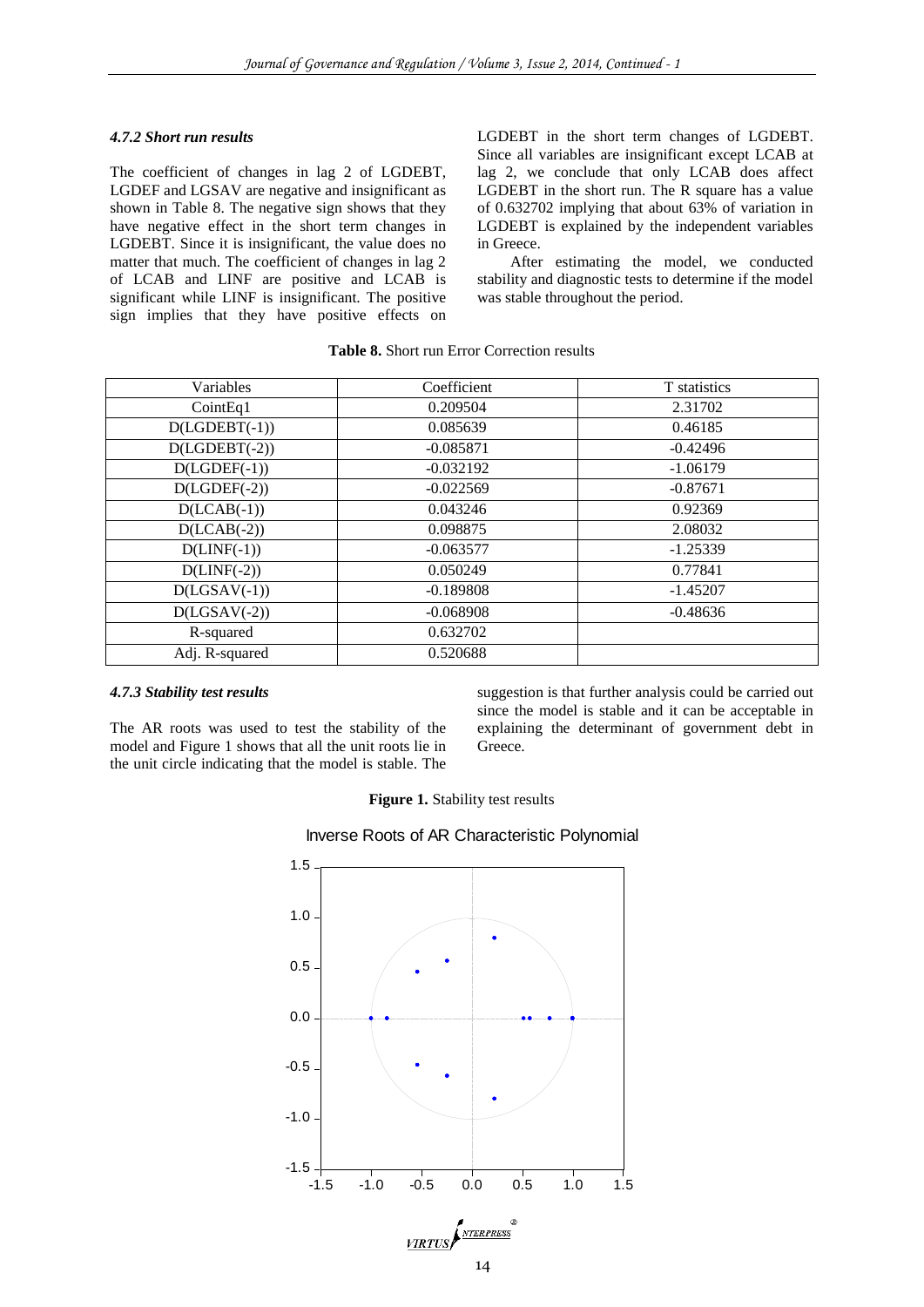# *4.7.4 Diagnostics test*

The diagnostic tests indicate that the model has no heteroskedasticity, no serial correlation, and it is also

normally distributed as shown in Table 9. It means that our estimated model is good and can be interpreted for policy analysis. We then we can proceed to forecasting.

| Test            | Null Hypothesis       | Test statistics         | P- value | Conclusion                    |  |  |
|-----------------|-----------------------|-------------------------|----------|-------------------------------|--|--|
| AR roots graph  | Stable model          | $a_i < 1$<br>$i=1$      |          | The model is stable           |  |  |
| Autocorrelation | No serial correlation | LM<br>At<br>lag         | 0.3864   | serial<br>There is no         |  |  |
| LM test         |                       | stat= $26.40175$        |          | correlation                   |  |  |
| White           | No heteroskedasticity | Chi square = $356.4155$ | 0.1520   | There<br><sup>1</sup> S<br>no |  |  |
|                 |                       |                         |          | heteroskedasticity            |  |  |
| Jarque Bera     | Residual are normally | $JB = 8.473953$         | 0.5826   | is<br>The<br>model            |  |  |
|                 | distributed           |                         |          | normally distributed          |  |  |

**Table 9.** The summary of diagnostics and stability tests results of our regression

# *4.8 Variance decomposition results*

Table 10 shows how much of the predicted error variance can be explained by the exogenous shocks of other variables. The table is a summary of variance decomposition results of LGDEBT on the independent variables over a period of ten years. At the end of 10 years, the forecast error variance of LGDEBT is explained by its own innovations with 93.76%. During the second period, LCAB is the only variable that explains the highest variation in LGDEBT with 2.6% and during the third period, LINF is the highest explanatory variable with 1.99% followed by LCAB in the  $4<sup>th</sup>$  period with 2.4%. From the  $5<sup>th</sup>$  to the 10th period, LINF explains the variation in LGDEBT with up to 4.02%. It appears that the variations in LGDEBT in Greece over the years are highly caused by LGDEBT, followed by LCAB in

the second and fourth period and LINF over the remaining periods.

The results further reveal that from the variance decomposition of LGDEBT on LGDEF, a high proportion of shocks are explained by their own innovations with 84.88 % followed by a small 3.74 % of LGDEBT. The variance decomposition of LGDEBT on LCAB is mostly explained by LGDEBT with a 42.31 % followed by itself with a 17.575 variation in its own innovation. The variance decomposition of LGDEBT on LINF is 55.96% by itself, followed by 29.07 of LCAB. LGDEBT on LGSAV is 55.43% on itself, followed by 30.48 by LINF. We conclude that apart from LCAB, most of the variations are explained by their own innovations. Any shock in the economy will be explained by the chosen variables itself.

**Table 10.** Variance decomposition results of LGDEBT on our independent variables

| Period | S.E      | <b>LGDEBT</b> | <b>LGDEF</b> | <b>LCAB</b> | <b>LINF</b> | LGSAV    |
|--------|----------|---------------|--------------|-------------|-------------|----------|
|        | 0.067006 | 100.0000      | 0.000000     | 0.000000    | 0.000000    | 0.000000 |
| 2      | 0.115295 | 96.14786      | 0.028037     | 2.608841    | 0.459410    | 0.755847 |
|        | 0.149169 | 94.92303      | 0.115419     | 1.960608    | 1.993853    | 1.007090 |
| 4      | 0.193727 | 94.56275      | 0.102519     | 2.405121    | 2.242248    | 0.687360 |
|        | 0.238024 | 93.62563      | 0.195698     | 2.700015    | 3.012058    | 0.466598 |
| 6      | 0.278575 | 94.02228      | 0.150664     | 2.499837    | 2.970478    | 0.356737 |
| ⇁      | 0.317792 | 93.92581      | 0.119690     | 2.162626    | 3.509744    | 0.282126 |
| 8      | 0.354696 | 93.98535      | 0.097667     | 2.104196    | 3.565022    | 0.247761 |
| 9      | 0.390214 | 93.69548      | 0.083998     | 1.958639    | 4.057045    | 0.204837 |
| 10     | 0.424915 | 93.75892      | 0.080623     | 1.965439    | 4.020301    | 0.174715 |

# *4.9 Generalized Impulse Response Results*

Result shows that the shock of LGDEBT to LGDEBT is positive, LGDEBT to LGDEF is negative, LGDEBT to LCAB is negative, LGDEBT to LINF is positive and LGDEBT to LGSAV is negative. While the shock of LGDEF to LGDEBT is fluctuating between positive and negative it is more negative; LCAB to LGDEBT is negative and then positive from the second till the tenth period. LINF to LGDEBT is positive and finally LGSAV to LGDEBT is negative and then positive from the fourth to the tenth period. This means that a shock from LGDEBT will cause an increase in LGDEBT. A shock from LGDEF, LCAB and LGSAV will cause a decrease in LGDEBT, while a shock from LINF will cause an increase in LGDEBT. LGDEF, LCAB and LGSAV

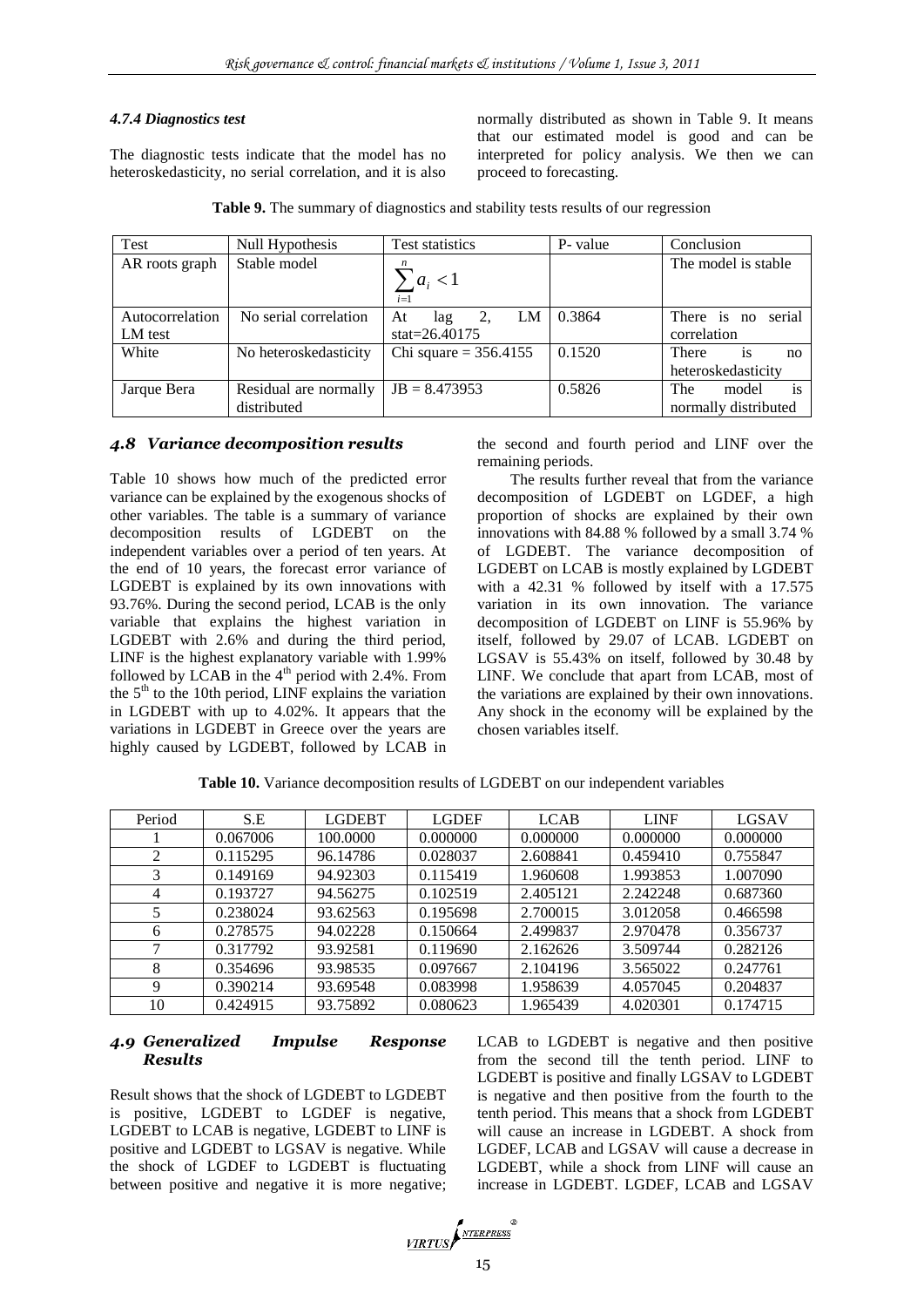determine government debt in Greece and react negatively to it.

# **5. Conclusions and policy recommendations**

There is a significant negative relationship between general government debt and government deficit, and general government debt and inflation. Similarly there is a significant and a positive relationship between general government debt and current account balance and a negative but insignificant relationship between general government debt and gross savings. Therefore the main determinants of government debt in Greece are: government deficit, inflation and current account balance.

Variance in general government debt was mostly explained by general government debt itself. It also appears that current account balance and inflation cause the highest variation in general government debt over the periods. The response of general government debt to general government debt is positive and that of general government debt to government deficit and general government debt to current account balance is negative. On the other hand, the response of general government debt to inflation initially has no effect until after the second periods where it becomes positive. A shock of general government debt to gross savings appears to be negative in Greece. Policy makers in Greece should therefore be willing go into more deficits, using the deficit to invest into income generating investments. This is likely to help to reduce the Government debt in future as postulated by Keynesian theory. The current account balance should rather be reduced while inflation is increased. Finally it seems that the fiscal, monetary and trade policy are the best policies to be implemented to reduce the rising government debt in Greece.

# **Acknowledgements**

The authors wish to acknowledge the support in terms of training in Time series from Economic Research Southern Africa (ERSA).

# **References**

- 1. Alogoskoufis, G,(2012), Greece's sovereign Debt Crisis: Retrospect and Prospect. *Hellenic observationary European Institute, papers on Greece and Southeast Europe, GreeSE* paper. 54.
- 2. Akram, M., Ali L., Karamat M. & Noreen H. (2011), The Greek Sovereign debt crisis: Antecedents, consequences and reforms capacity. *Journal of Economics and Behavioural Studies*, Vol 2 No 6 pp.36 – 318.
- *3.* Anand, M.R., Dash R., Gupta G.L.(2012), The Eurozone crisis: its dimensions and implications. *Economic Division in the Department of Economic Affairs and Ministry of Finance of Indian.*
- 4. Arghyrou, G.M. & Tsoukalas, D.J. (2010), The Greek debt crisis: likely causes, mechanics and outcomes (Cardiff Economics Working Papers E2010/3). April 2010.
- 5. Armanious, R.N.A. (2011), The sovereign debt crisis in EU and MENA: Mechanisms and challenges. http://www.medeu.org/documents/MED4/Dossier%201/ARMANIOU S.pdf. Date of access: 11 April. 2012.
- 6. Armingeon, K. & Baccaro, L. (2011), The Sorrows of Young Euro: Policy responses to the sovereign debt crisis. Retrieved February 20, 2012 from http://www.unige.ch/ses/socio/rechetpub/dejeuner/deje uner20112012/thesorrowsofyoungeuro.pdf.
- Artus, P. (2010), Likely consequences of the sovereign debt crisis in the Eurozone. Economic Research, Flash Economics.
- 8. Asteriou D. & Hall C.G. (2007), *Applied Econometrics: A modern Approach using Eviews and Microfit Revised Edition*. Palgrave Macmillan.
- 9. Babatunde A. M. & Adefabu A. R. (2005), Long run relationship between Education and Economic growth in Nigeria: Evidence from the Johansen's cointergration Approach. Paper presented at the Regional conference on Education in West Africa: Constraint and opportunities Dakar, Senegal, Nov 1<sup>st</sup> to  $2<sup>nd</sup>$  2005.
- 10. Bonham C., Gangnes B. & Zhou T. (2009), Modelling tourism: A fully identified VECM approach, *International journal of forecasting*, Vol. 25, pp. 531 - 549.
- 11. Budina N., Fiess N. et al. (2005), Public sector debt and its determinants in market access countries. Results from 15 countries case studies. World Bank, March 2005. Retrieved on April 27 2012 from http://siteresources.worldbank.org/INTDEBTDEPT/R esources/468980-1225740508953/MACCaseStu diesMar05.pdf.
- 12. Calice, G., Chen, J. & Williams, J. (2013), Liquidity spill over in sovereign bond and CDS markets: An analysis of the Euro Zone sovereign debt crisis. *Journal of Economics Behaviour and Organisation*, Vol.85, pp.122-143
- 13. Castle, S. (2012), With details settled, a second Greek Bailout is Formally Approved. The New York Time Retrieved March 20. 2012 from http://www.nytimes.com/2012/03/15/business/global/g reece-gets-formal-approval-for-secondbailout.html? r=1.
- 14. Chang C. & Carballo S.E.C. (2011), Energy conservation and sustainable economic growth: The case of Latin America and the Caribbean, *Energy policy*, Vol.39, No.7 pp.4215-4221.
- 15. Chawluk, A. (2000), Estimate of demand for money and consumption functions for the house hold sector in Poland, 1967- 1999. University of Oxford, department of Economics discussion paper series no. 42, ISSN 1471-0498.
- 16. Checherita, C. & Rother, P. (2010), The impact of high and growing government debt on economic growth, An empirical investigation for area. (European Central Bank Working Paper Series no. 1237), August 2010.
- 17. Dickey D. & Fuller, W.A. (1981), Likelihood Ratio Statistics for Autogressive Time Series with a Unit Roots, *Econometrica* Vol.49 No. 4, pp. 1057-1072.

VIRTUS NTERPRESS